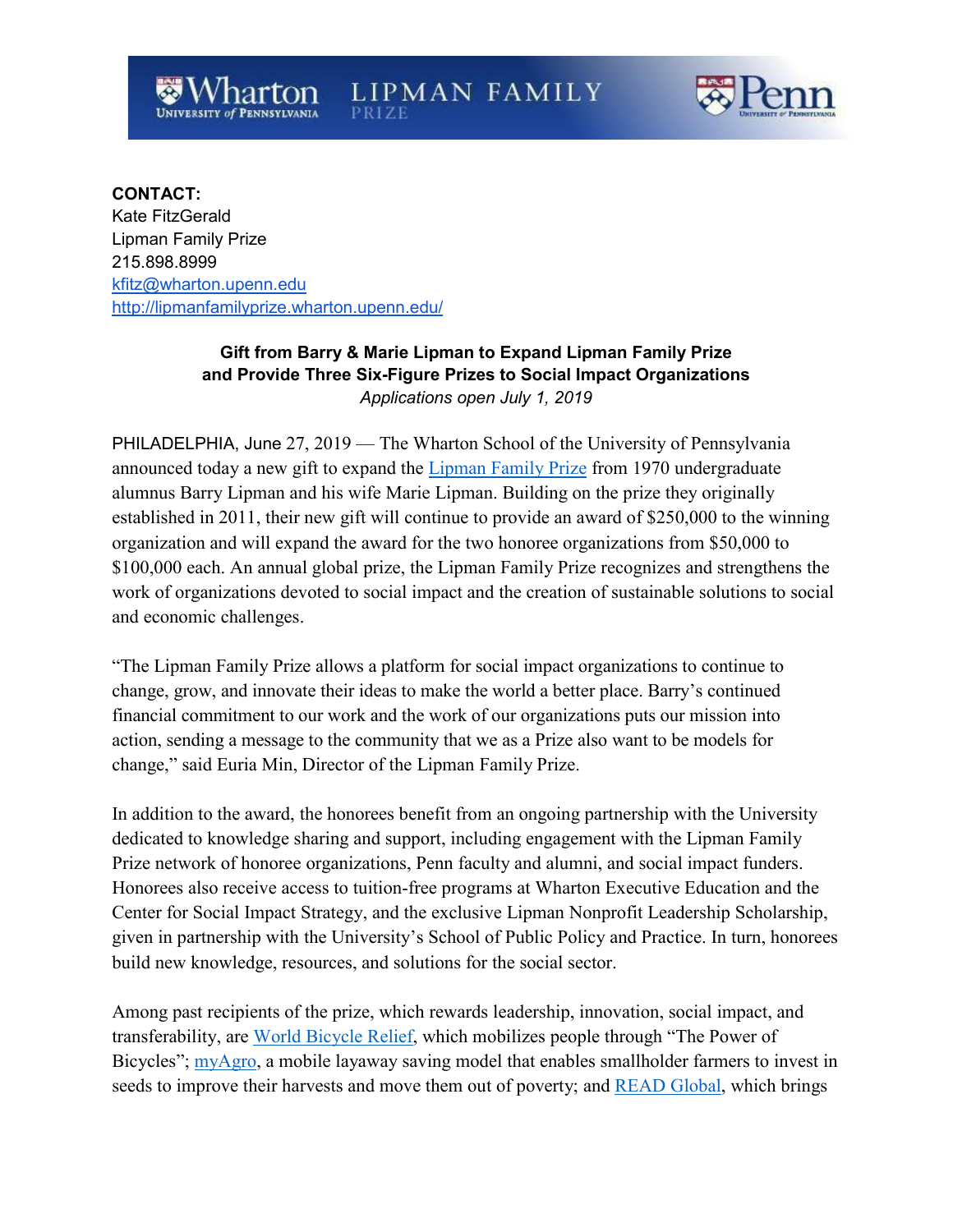together education, enterprise, and community development to create social change in rural South Asia.

"With a greater investment, we can enable deeper, more lasting results among the organizations that receive the Lipman Family Prize," said Lipman. "We've been delighted to engage with the recipient organizations over the years, and are pleased to partner with Wharton to provide added encouragement for Penn students to join the sector, and support to the people and organizations that promote a greater good around the world."

Applications for the 2020 Lipman Family Prize will be accepted from July 1, 2019 through August 1, 2019 until 5:00 p.m. EST. The winning organization will be announced in spring 2020.

Lipman is co-founder of Goldfarb & Lipman LLP, now Goldfarb Lipman, a leading California law firm. He serves as a member of the McNulty Leadership Program Advisory Board at the Wharton School, and, together with his wife, established the Barry R. & Marie Lipman Family Endowed Scholarship for undergraduate Penn students who have worked or volunteered in the nonprofit sector and plan to pursue a career in the field, in addition to their foundational generosity to the Lipman Family Prize.

## **About the Lipman Family Prize**

Now in its ninth year, The Lipman Family Prize at the University of Pennsylvania is an annual global prize that celebrates leadership and innovation among organizations creating positive social impact. Governed by a steering committee comprised of University faculty, staff, and Lipman family representatives, the Lipman Family Prize is administered by the Wharton School on behalf of the University of Pennsylvania.

## **About the Wharton School**

Founded in 1881 as the first collegiate business school, the [Wharton School](http://www.wharton.upenn.edu/) of the University of Pennsylvania is shaping the future of business by incubating ideas, driving insights, and creating leaders who change the world. With a faculty of more than 235 renowned professors, Wharton has 5,000 [undergraduate, MBA,](http://www.wharton.upenn.edu/undergrad/) [executive](http://www.wharton.upenn.edu/mbaexecutive/) MBA, and [doctoral](http://www.wharton.upenn.edu/doctoral/) students. Each year, 18,000 professionals from around the world advance their careers through [Wharton Executive](https://executiveeducation.wharton.upenn.edu/)  [Education's in](https://executiveeducation.wharton.upenn.edu/)dividual, company-customized, and online programs. More than 98,000 Wharton alumni form a powerful global network of leaders who transform business every day. For more information, visit [http://www.www.wharton.upenn.edu.](http://www.www.wharton.upenn.edu/)